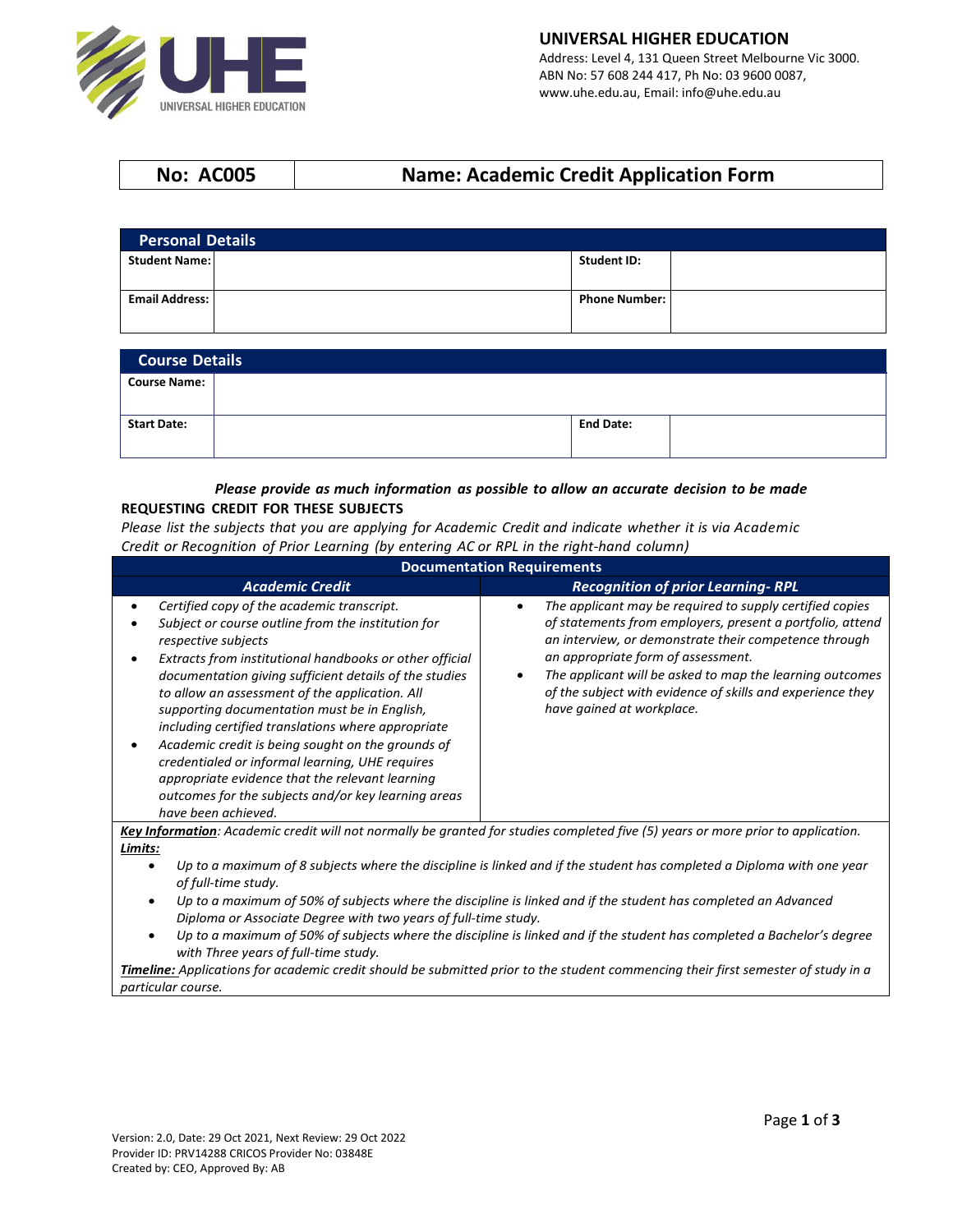

# **UNIVERSAL HIGHER EDUCATION**

Address: Level 4, 131 Queen Street Melbourne Vic 3000. ABN No: 57 608 244 417, Ph No: 03 9600 0087, www.uhe.edu.au, Email: info@uhe.edu.au

| <b>No</b> | <b>Subject Details</b>             | <b>Anticipated Equivalent</b> | AC/RPL |
|-----------|------------------------------------|-------------------------------|--------|
|           | <b>Subject Name / Subject Code</b> | <b>UHE Subject Code</b>       |        |
| 1.        |                                    |                               |        |
| 2.        |                                    |                               |        |
| 3.        |                                    |                               |        |
| 4.        |                                    |                               |        |
| 5.        |                                    |                               |        |
| 6.        |                                    |                               |        |
| 7.        |                                    |                               |        |
| 8.        |                                    |                               |        |
| 9.        |                                    |                               |        |
| 10.       |                                    |                               |        |
| 11.       |                                    |                               |        |
| 12.       |                                    |                               |        |

• *If Recognition of Prior Learning is applied for then please provide education and employment information or*

• *If Academic Credit is applied for then please provide education information*

### **EDUCATION/TRAINING COMPLETED**

| <b>COURSE/EDUCATION</b><br>(i.e. Certificate/Diploma/Degree) | <b>ORGANISATION</b><br>(TAFE/University/Company/Private<br>Provider) | <b>DURATION</b><br>(Number of<br>Hours/Weeks/Year |
|--------------------------------------------------------------|----------------------------------------------------------------------|---------------------------------------------------|
|                                                              |                                                                      |                                                   |
|                                                              |                                                                      |                                                   |
|                                                              |                                                                      |                                                   |
|                                                              |                                                                      |                                                   |

*Please attach as listed in documents requirements*

### **EMPLOYMENT HISTORY**

| <b>NAME OF COMPANY EMPLOYER</b> | <b>POSITION AND DUTIES PERFORMED</b> | <b>Start &amp; End</b><br><b>Dates</b> |
|---------------------------------|--------------------------------------|----------------------------------------|
|                                 |                                      |                                        |
|                                 |                                      |                                        |
|                                 |                                      |                                        |

*Please attach as listed in documents requirements*